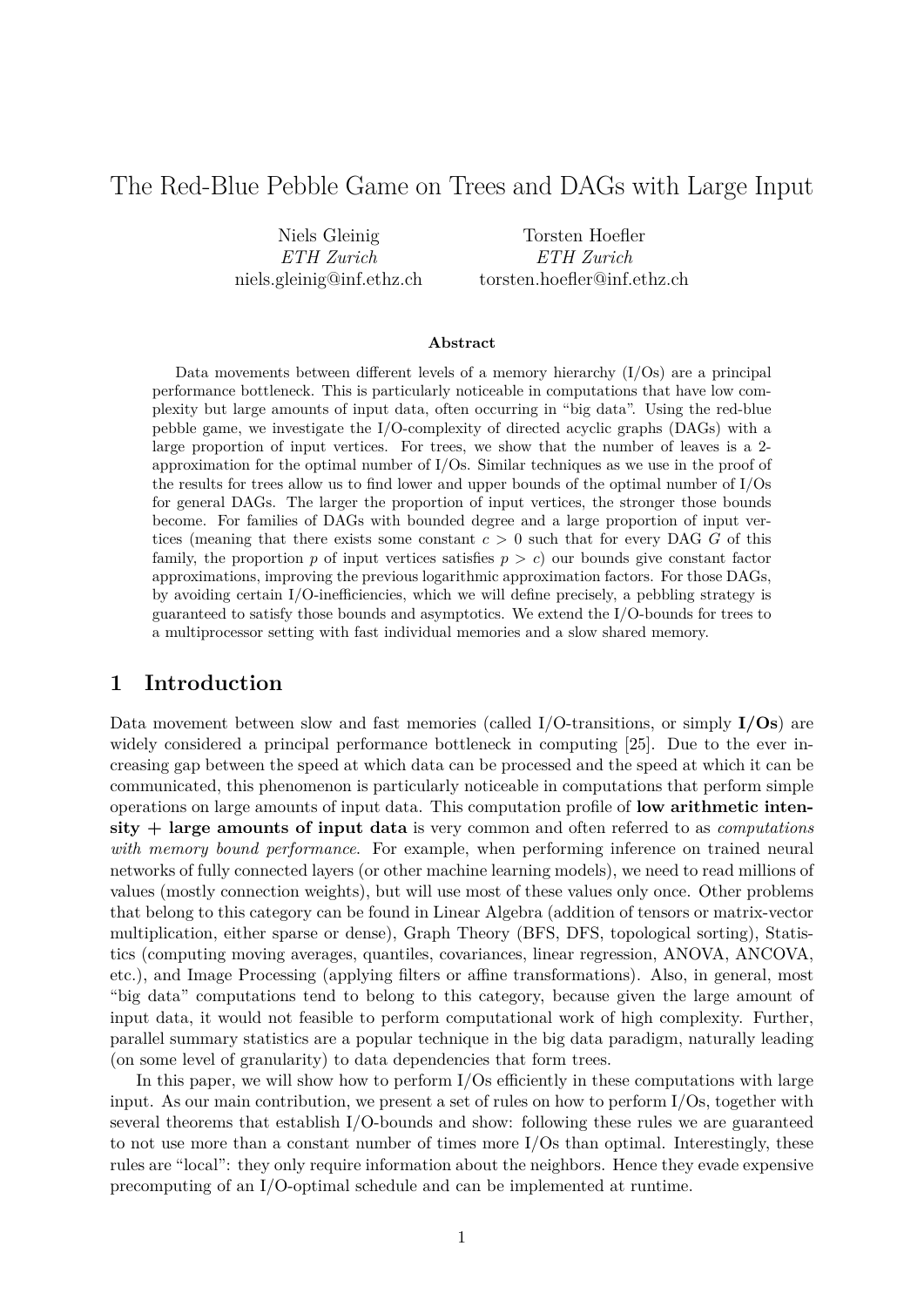#### **1.1 Related work**

#### **1.1.1 Communication-efficient algorithms**

Communication-efficient algorithms have been developed for many concrete computational problems and models, including for example matrix multiplication [17, 18], FFT [17, 1], sorting [1], directed shortest paths [23], topological sorting [2], matrix transposition [1], the *N*-Body problem [14], QR- and LU-factorization [13], prime tables [5], and Cholesky decomposition [4]. In the blocked-I/O-model [1], using *time-forward processing* one can compute functions that have a given computation DAG  $G = (V, E)$  with  $O(Sort(|E|))$  I/Os [10]. In the particular case that the DAG is a tree, one can compute an Euler-tour of that tree with  $O(Sort(|E|))$  I/Os and once the tree is laid out according to that Euler-tour, the function can be computed with  $O(Scan(|E|))$ I/Os [21]. There are methods for I/O-efficient scheduling of tasks with tree-dependencies [22]. I/O-efficient algorithms are often closely tailored to the given problem. The red-blue pebble game allows to analyze and optimize the I/Os of *general* computations. For example, it has been used to optimize the I/Os of classical matrix multiplication [17, 18], which can be considered very opposite to the computations of this paper as it allows extensive data reuse.

#### **1.1.2 Pebble games**

There is a natural way to associate DAGs (directed acyclic graphs) to computations: vertices represent data and the direct predecessors of a vertex *v* are the data that are needed to compute *v*. Vertices with no incoming edges represent the input-data of the computation and those with no outgoing edges represent the output-data. Such a DAG is called a CDAG (computation DAG).

Pebble games are a family of combinatorial games that are played on DAGs [8][17]. By letting the DAG be the CDAG of a given computation, one can use them to analyze resource requirements of that computation: the black pebble game is for example used to model space complexity of general computations, whereas the reversible pebble game is used to model space complexity of reversible computations and the red-blue pebble game is used to model the requirement of I/Os.

Most pebble games are hard to solve (finding a pebbling strategy that is optimal with respect to some metric) or even approximate on general DAGs. It has been shown [16] that even the black pebble game, arguably the most simple pebble game, is PSPACE-complete to solve. Further, it is known that for many pebble games it is even PSPACE-hard to find approximate solutions  $[9][11][8][3]$ . It has been shown that the red-blue pebble game is PSPACE-complete and the red-blue pebble game without deletion is NP-complete [20].

There exists a polynomial time algorithm that approximates the solution of the red-blue pebble game (finding the minimal number of  $I/Os$ ) by a multiplicative factor of  $log^{3/2}(n)$ , using a number of red pebbles which is increased by a multiplicative factor of  $\log^{3/2}(n)$  [7]. Yet, there is no known algorithm that approximates the solution of the red-blue pebble game by a constant multiplicative factor in polynomial time.

These hardness results suggest to search algorithms for pebble games on restricted classes of DAGs. This is furthermore motivated by the fact that the CDAGs of actual computations are a very restricted subset of all DAGs. They usually have a special structure (for example layered or planar), symmetries (large automorphism groups, i.e., they have many vertices that "look equal"), and other properties (for example regular or bounded in-degree) that can make it easier to find solutions. Hence, [12] raised the question whether for the red-blue pebble game there exist FPT algorithms for restricted classes of DAGs (such as bounded width graphs).

The main contribution of this paper are various theorems that give answers (some approximate, some exact) to the 3 problems that we present in the following section. We present lower and upper bounds that differ from each other by multiplicative constants that depend only on the degrees of a DAG and the proportion of input vertices, but not on the size of the DAG. In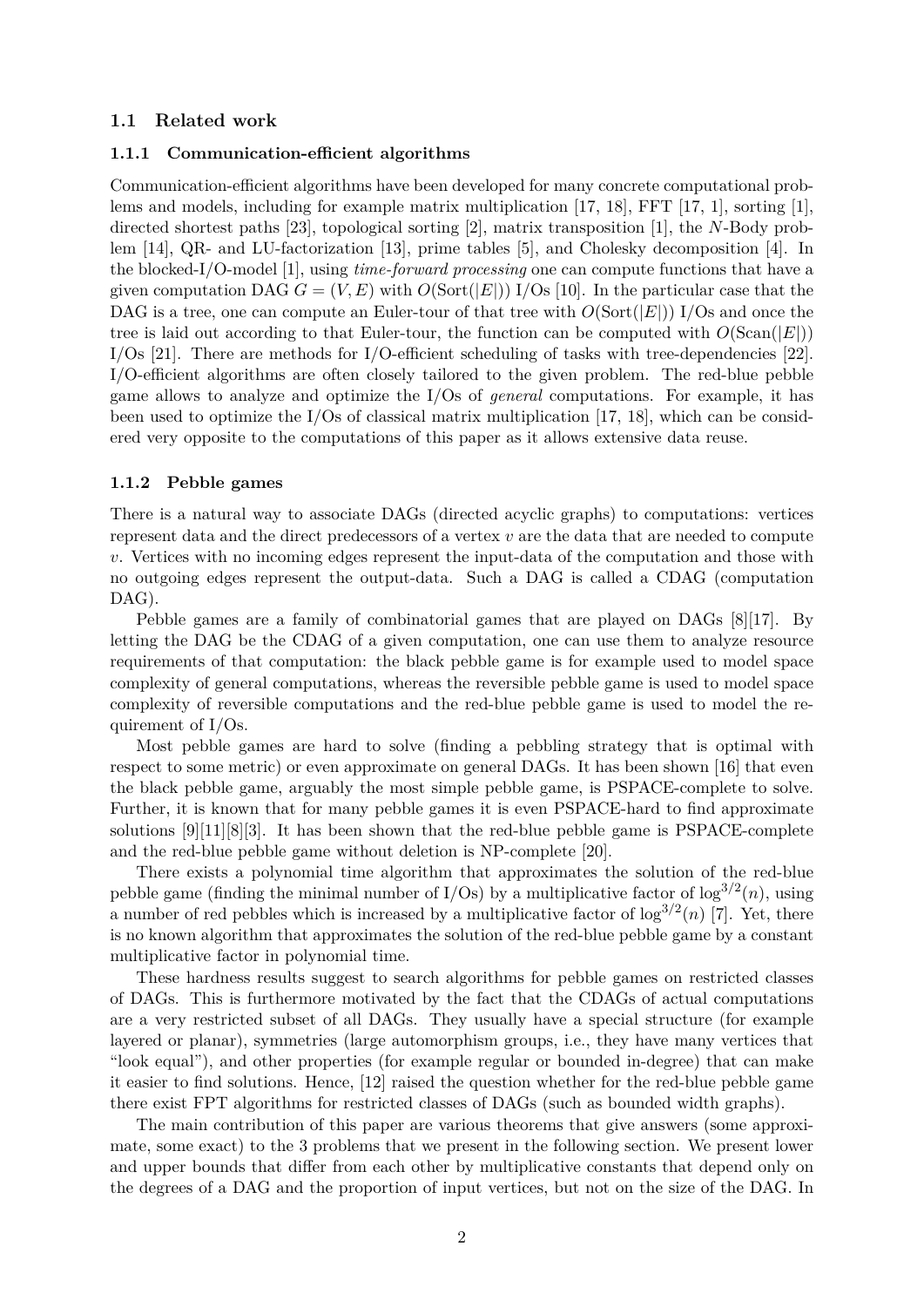particular, for families of DAGs with bounded degrees and a large proportion of input vertices (meaning that there exists some constant  $c > 0$  such that for every DAG *G* of this family, the proportion *p* of input vertices satisfies  $p > c$ , these bounds provide constant approximations.

#### **1.2 The red-blue pebble game**

The red-blue pebble game was introduced by Hong and Kung [17] to model the I/Os of a computation that has a given computation DAG  $G = (V, E)$  and a fast memory of limited size  $S \in \mathbb{N}^+$ . Blue pebbles represent data that is stored in slow memory and red pebbles represent data that is stored in fast memory. There are no restrictions on the number of blue pebbles that can reside on *G* at any given time, but we can never have more than *S* red pebbles on *G*, where *S* represents the size of the fast memory. In the beginning, there is a blue pebble on each of the input vertices  $V_{in} \subseteq V$  (those are the vertices with no incoming edges) and the game is completed when we have a blue pebble on each of the output vertices  $V_{out} \subseteq V$  (those are the vertices with no outgoing edges). In order to obtain that goal, we are allowed to apply a sequence of the following actions

- R1 (Input): Replace a blue pebble by a red pebble.
- R2 (Output): Replace a red pebble by a blue pebble.
- R3 (Compute): Place a red pebble on a vertex for which all parents are carrying a red pebble (when the vertex has already a blue pebble, we replace it).
- R4 (Delete): Delete a red pebble.

We can think of action R3 as saying "we can compute a certain value, when all values that we need for that computation are in fast memory". Since the size of our fast memory is limited we will have to apply actions R2 and R4 sometimes.

Figure 1 shows a complete red-blue pebble game on a simple DAG. Keeping in mind that the I/Os in this model represent data movements that consume much time and energy, it becomes clear that we want to minimize their number.

**Definition 1.1.** A **pebbling strategy** (or **computation strategy**) is a sequence of the actions R1, R2, R3, and R4 on the vertices of a DAG, which completes the red-blue pebble game (like for example  $[R1(v_1), R1(v_2), R3(v_3), R4(v_1), \ldots, R2(v_n)]$ . Each application of R1 or R2 counts as one  $I/O$  and we let  $rb(G, S)$  denote the minimal number of  $I/Os$  of any pebbling strategy of the DAG *G* with *S* red pebbles, setting  $rb(G, S) = \infty$  if there is no pebbling strategy of *G* with *S* red pebbles. A pebbling strategy which uses this minimal number  $rb(G, S)$  of I/Os is called **I/O-optimal**. We say that it is possible to **pebble (or compute)** *G* with  $k$  **I/Os** if  $rb(G, S) \leq k$ .

**Problem 1 (Red-blue pebble game):** given a DAG  $G$  and  $S \in \mathbb{N}^+$ , find the number *rb*(*G, S*).

Solving problem 1 for general DAGs is PSPACE-complete [20], but this number can be bounded from above and below using different forms of optimal partitions and coverings of the DAG [17, 15, 6]. However, to the best of our knowledge, there is no known way to find those optimal partitions for general DAGs efficiently.

**Problem 2:** given a sequence of DAGs  $G_n$ , how fast does  $rb(G_n, S)$  grow as  $n \to \infty$ ?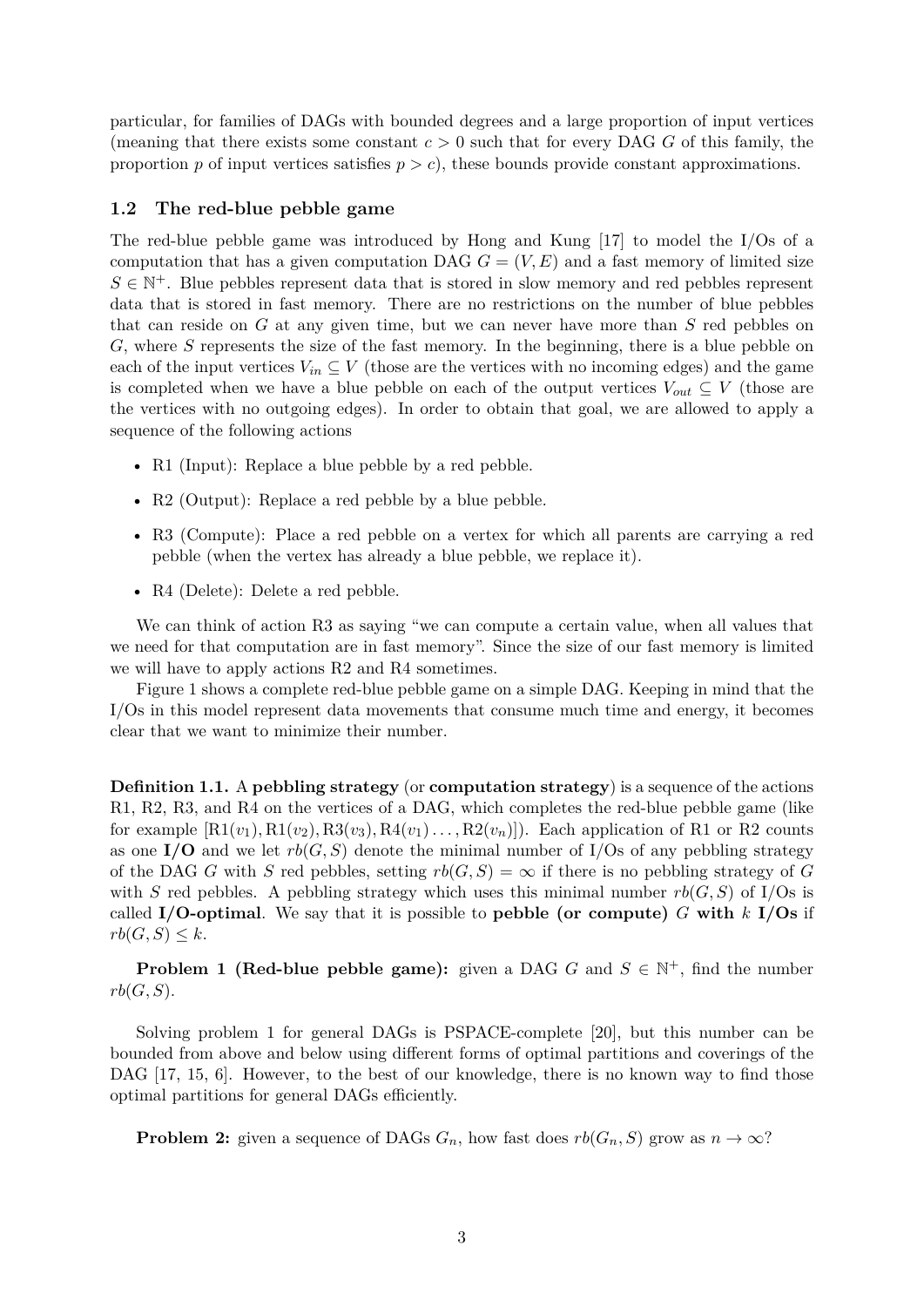

Figure 1: Red-blue pebble game with  $S = 3$  red pebbles.  $Ri(j)$  denotes an application of action *i* on vertex *j*. This pebbling strategy is I/O-optimal and has a total of  $rb(G, 3) = 6$  I/Os.

If these DAGs  $G_n$  in problem 2 are the CDAGs of some algorithm for input size  $n$ , this asymptotic growth is generally known as the **I/O-complexity of the algorithm**. The minimum of the I/O-complexities of all algorithms that solve a given problem is known as the **I/O-complexity of the problem**. Here we are typically satisfied with answers that disregard constant multiplicative factors, i.e., pebbling strategies are called optimal if they use  $\Theta(rb(G_n, S))$  I/Os. I/O-complexities have been studied for many algorithms and problems of practical importance [23, 1, 2, 4, 5, 24, 13, 17], often in a more general model that considers additional parameters such as memory block size.

Now if the vertices of the CDAG of a computation represent values produced by constanttime operations and the motivation for studying problems 1 or 2 (or analogous problems for other pebble games) is to improve the performance of that computation, it is important to note the following: the sequential runtime is given, up to constants, by the number of vertices  $|V|$ and therefore any algorithm that solves problems 1 or 2 in time above  $\Omega(|V|)$  is of little practical value (unless one runs the same CDAG many times, letting the performance gains add up and justify a more expensive algorithm to solve problems 1 or 2). So for example algorithms that are based on spectral methods are likely to be inappropriate, since the time for computing eigenvalues or eigenvectors is at least of the order of  $|V|^2$ . Likewise, for the practical value of such an algorithm, it is also important that it does not use too many other resources. This imposes great restrictions on us and motivates us to ask if it is possible to know how to run an algorithm in a close to I/O-optimal way without having to do any pre-computations at all on the CDAG  $G = (V, E)$ . Could it be possible to find a set of simple rules, such that any computation strategy that follows these rules is close to I/O-optimal? More precisely, we are interested in the following question:

**Problem 3:** given a DAG  $G, S \in \mathbb{N}^+$  and a constant  $1 \leq \lambda \in \mathbb{R}$ , is it possible to find a set of simple rules, such that any computation strategy for *G* which follows these rules does not use more than  $\lambda \cdot rb(G, S)$  I/Os?

**Note:** our rules do not allow a vertex to have a blue and a red pebble at the same time. We chose this version because it makes the proofs more elegant. However, all of our results (both the bounds and the algorithms) still hold if we allow a vertex to hold both a blue and a red pebble (by using the word "place" instead of "replace" in rules R1 and R2 and removing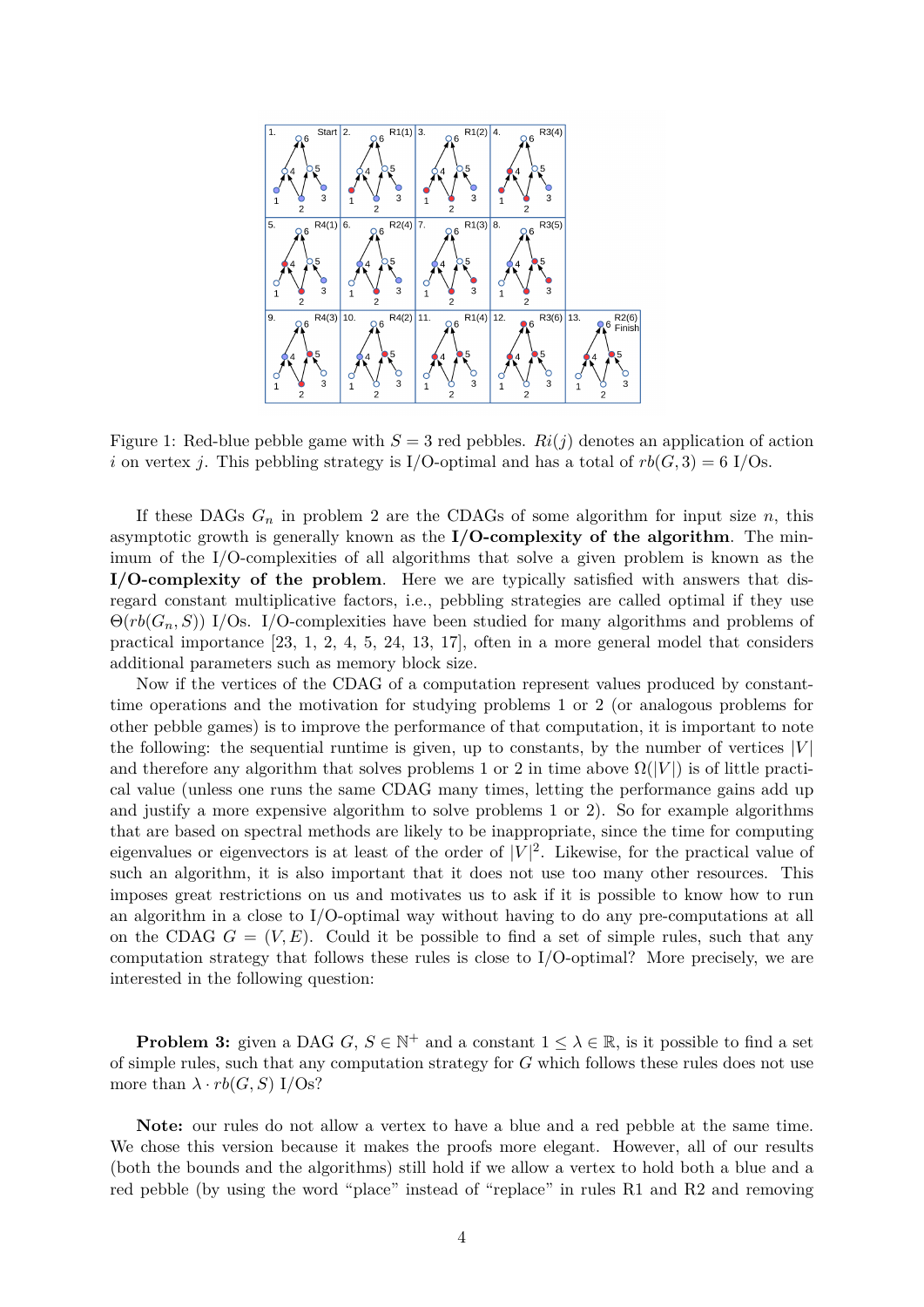the comment in the parentheses in R3). The upper bounds remain true, because by having this additional degree of freedom the pebble strategies can only improve. The lower bounds remain true, because even if we are allowed to have two pebbles on one vertex, we will still have to spend one I/O on each of the input vertices. Trees can be pebbled optimally without ever having to put two pebbles on one vertex.

The paper is organized as follows. In Section 2 we present and prove several lower and upper bounds for the number of I/Os for trees. In Section 3 we extend the bounds to more general classes of DAGs. In Section 4 we extend our bounds to a parallel setting. In section 5 we present our experimental results.

#### **1.3 Notations and definitions**

Let  $G = (V, E)$  be a DAG. Throughout this paper we say that a vertex *w* is a child of the vertex *v* if there is an edge from *v* to *w*. A vertex *v* is a parent of *w* if and only if *w* is a child of *v*. We let  $d_{out}(v)$  denote the number of children of v (we only consider simple DAGs),  $d_{in}(v)$  the number of parents of *v* and  $d(v) = d_{in}(v) + d_{out}(v)$  the degree of *v*. We let

$$
\hat{d}_{out} = \max_{v \in V} d_{out}(v),
$$
\n
$$
\hat{d}_{in} = \max_{v \in V} d_{in}(v)
$$
\n
$$
\hat{d} = \max_{v \in V} d(v)
$$
\n(1)

denote the maximal out-degree, maximal in-degree, and maximal degree respectively.

An in-tree is a directed tree in which all edges are directed in such a way that there is a unique vertex *v* (called the root or output vertex) which can be reached from any other vertex by a directed path (like in Figure 2). Throughout this paper, all trees are in-trees. A vertex that has no in-coming edges is called a leaf and the set of all leaves is denoted  $L(G)$ .

#### **2 Bounds for trees**

Notice that the condition of  $S > d_{in}$  which we require in our results is equivalent to letting *S* be large enough such that *G* can be computed.

**Theorem 2.1.** Let  $G = (V, E)$  be a tree with more than one vertex and  $S > d_{in}$ . Then, the set of leaves  $L(G)$  satisfies

$$
|L(G)| < rb(G, S) \le 2|L(G)|. \tag{2}
$$

Furthermore, when  $|L(G)| > 1$  the second inequality is also strict.

*Proof of Theorem 2.1.* Since the computation depends on all of the leaves, we will have to put at least once a red pebble on each of the leaves. We furthermore will have to spend one I/O to store the output. This gives us the first inequality.

The second inequality we will prove by induction on the number of leaves  $|L(G)|$ . One can easily check that the inequalities are true for  $|L(G)| = 1$  and  $|L(G)| = 2$  (with strictness for  $|L(G)| = 2$ . Now let us assume that it also holds for trees with  $n > 2$  leaves and let *G* be a tree with  $n+1$  leaves.

Without loss of generality the tree has no vertices of in-degree 1, because on trees such vertices can be removed (merging the incoming edge with the outgoing edge) without changing the number of  $I/Os$ . We can also assume that the root  $v$  has degree at least 2, because otherwise we could remove the root and the incoming edge without changing the number of I/Os. So let *w* be a parent of *v* and  $G^w$  be the sub-DAG below *w* (that is, all ancestors of *w* and *w* itself) and  $\overline{G^w}$  be the DAG that we obtain by deleting from *G* all vertices and edges that are in  $G^w$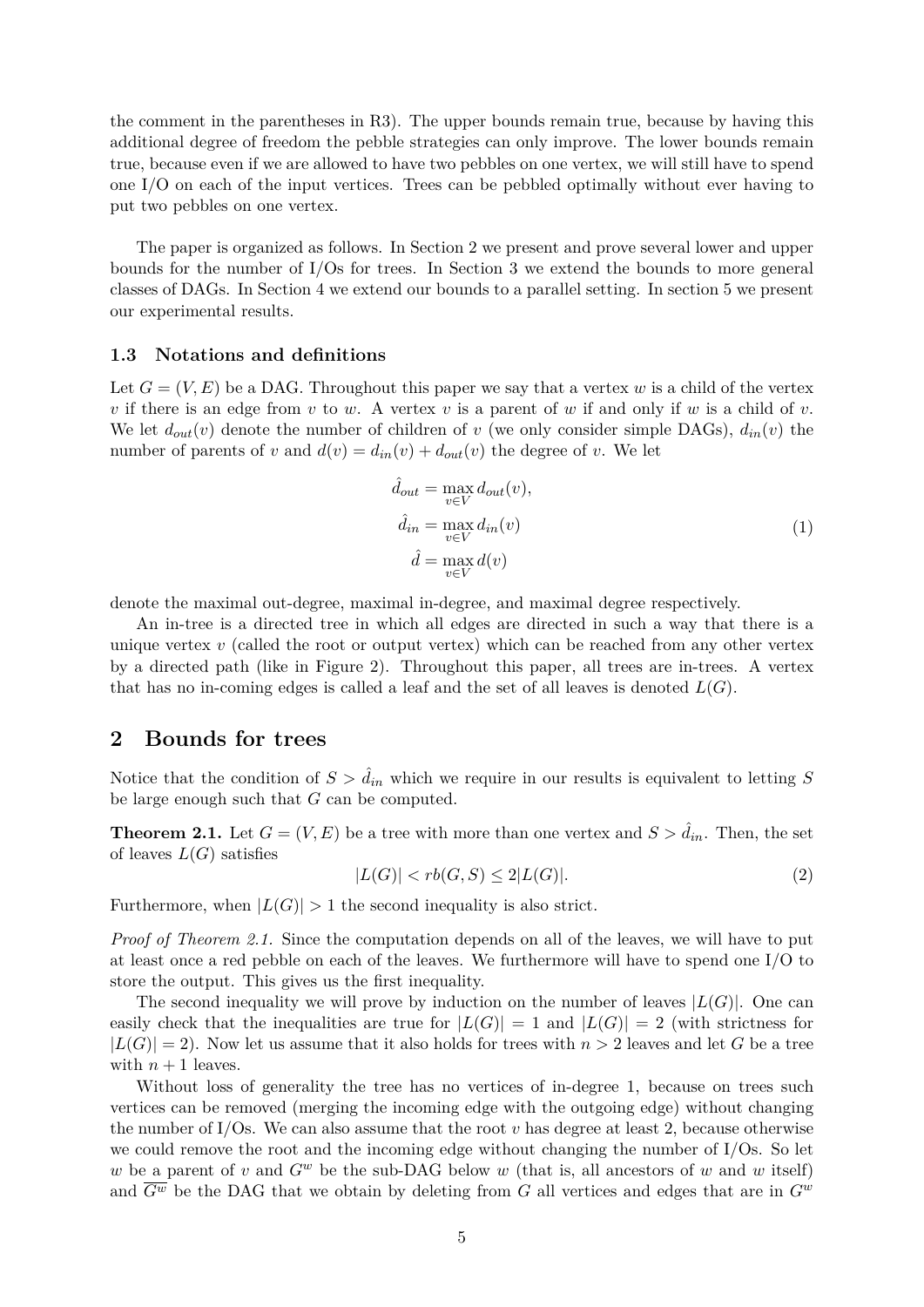and the edge that goes from *w* to *v* (see Figure 2). Then  $|L(G^w)| \le n$  and  $|L(\overline{G^w})| \le n$ . So by induction hypothesis these trees can be pebbled with at most  $2 \cdot |L(G^w)| - 1$  and  $2 \cdot |L(\overline{G^w})| - 1$ respectively. Now consider the following pebbling strategy:

- 1. Pebble  $G^w$  I/O-optimally (getting a blue pebble on *w*)
- 2. Pebble  $\overline{G^w}$  I/O-optimally and when you have red pebbles on all of the parents of *v* (and are about to put a red pebble on  $v$ ), put a red pebble on  $w$  first and then put a red pebble on *v* and finish the game.

This is clearly a complete pebbling strategy and since  $|L(G^w)| + |L(\overline{G^w})| = |L(G)|$  the number of I/Os is at most

$$
(2 \cdot |L(G^w)| - 1) + (2 \cdot |L(\overline{G^w})| - 1) + 1 = 2 \cdot |L(G)| - 1.
$$
 (3)

 $\Box$ 



Figure 2: This shows the subtrees  $G^w$  and  $\overline{G^w}$  from the proof of theorem 2.1.

**Note:** the multiplicative constants 1 and 2 from the inequalities in the previous theorem are tight:

- To see that the constant 1 is tight, notice that whenever  $S > |L(G)|$ , we have  $rb(G, S)$  $|L(G)| + 1$ . Also, for trees that consist of a line of depth *n*, with each of the first  $n-1$ vertices on that line having one additional predecessor that is a leaf (like in Figure 3 ), we have  $rb(G, S) = |L(G)| + 1$  independently of *S*.
- If  $T_k^2$ , denotes a full binary tree of  $k$  levels, then

$$
\lim_{k \to \infty} \frac{rb(T_k^2, 3)}{|L(T_k^2)|} = 2.
$$
\n(4)

To present our next result we need the following definition.

**Definition 2.1.** We say that a computation has **empty I/Os** if it does at least one of the following things:

1. Put a red pebble on a vertex *v* which has a blue pebble on it and eventually remove the red pebble (either by deleting it or replacing it with a blue one) or finish the game, without having computed a child of *v* which had not yet been computed before.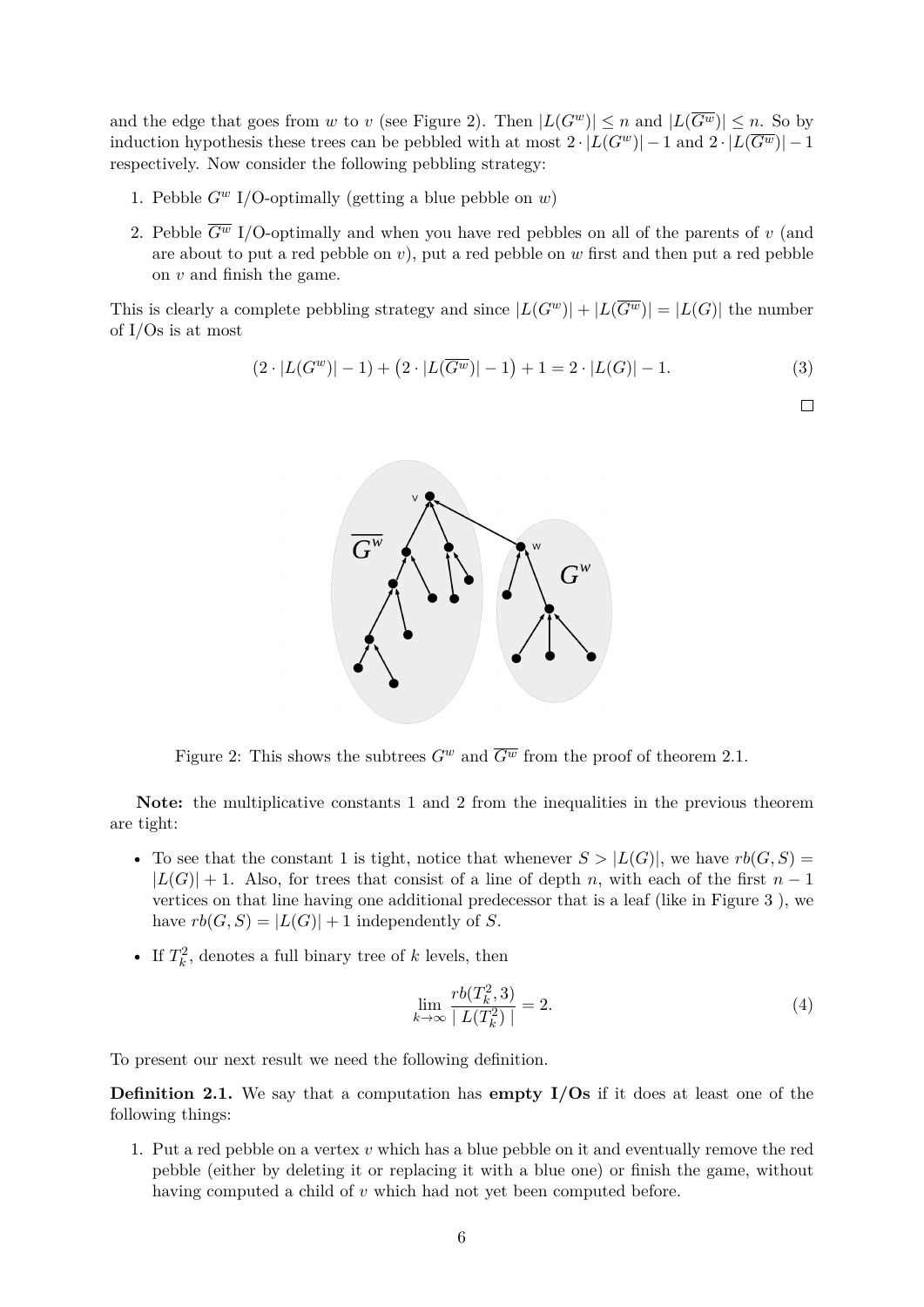

Figure 3: Unbalanced trees require few I/Os. "Ladder trees" like this one, minimize the number of I/Os among all trees with a fixed number of leaves.

2. Put a blue pebble on a non-output vertex *v*, when *v* will not be needed again.

Even though intuitively it may seem like avoiding empty I/Os always reduces the total number of I/Os, there are in fact DAGs for which every I/O-optimal pebbling strategy has empty  $I/Os$ . The reason for this is that one can sometimes save  $I/Os$  by recomputing vertices (and thereby possibly producing empty  $I/Os$ ) rather than loading them. Figure 4 shows such a DAG.



Figure 4: When  $S = 5$  this DAG can be pebbled with  $rb(G, 5) = 5$  I/Os, but any pebbling strategy without empty I/Os has at least 7 I/Os (and when we allow a vertex to have two pebbles at the same time, the numbers become 4 and 6). The reason is that any pebbling strategy will need to have red pebbles on the three vertices of the second layer at two different moments. For that, the optimal strategy would reload the input and then recompute those three vertices, whereas a strategy without empty I/Os would have to reload the three vertices in order to avoid empty I/Os.

Nevertheless, as the next two theorems show, avoiding empty I/Os does guarantee provably good performance. So the simple rule of avoiding empty I/Os is an answer to problem 3.

**Theorem 2.2.** Let  $G = (V, E)$  be a tree with more than one vertex and without vertices of in-degree 1 and  $S > d_{in}$ . Then, any computation strategy of *G* which has no empty I/Os has a number of I/Os that is between  $|L(G)|$  and  $3 \cdot |L(G)|$  and hence optimal up to a multiplicative factor of 3.

*Proof of Theorem 2.2.* That the number of I/Os is larger than *|L*(*G*)*|* follows again from the fact that we will have to put at least once a red pebble on each of the leaves.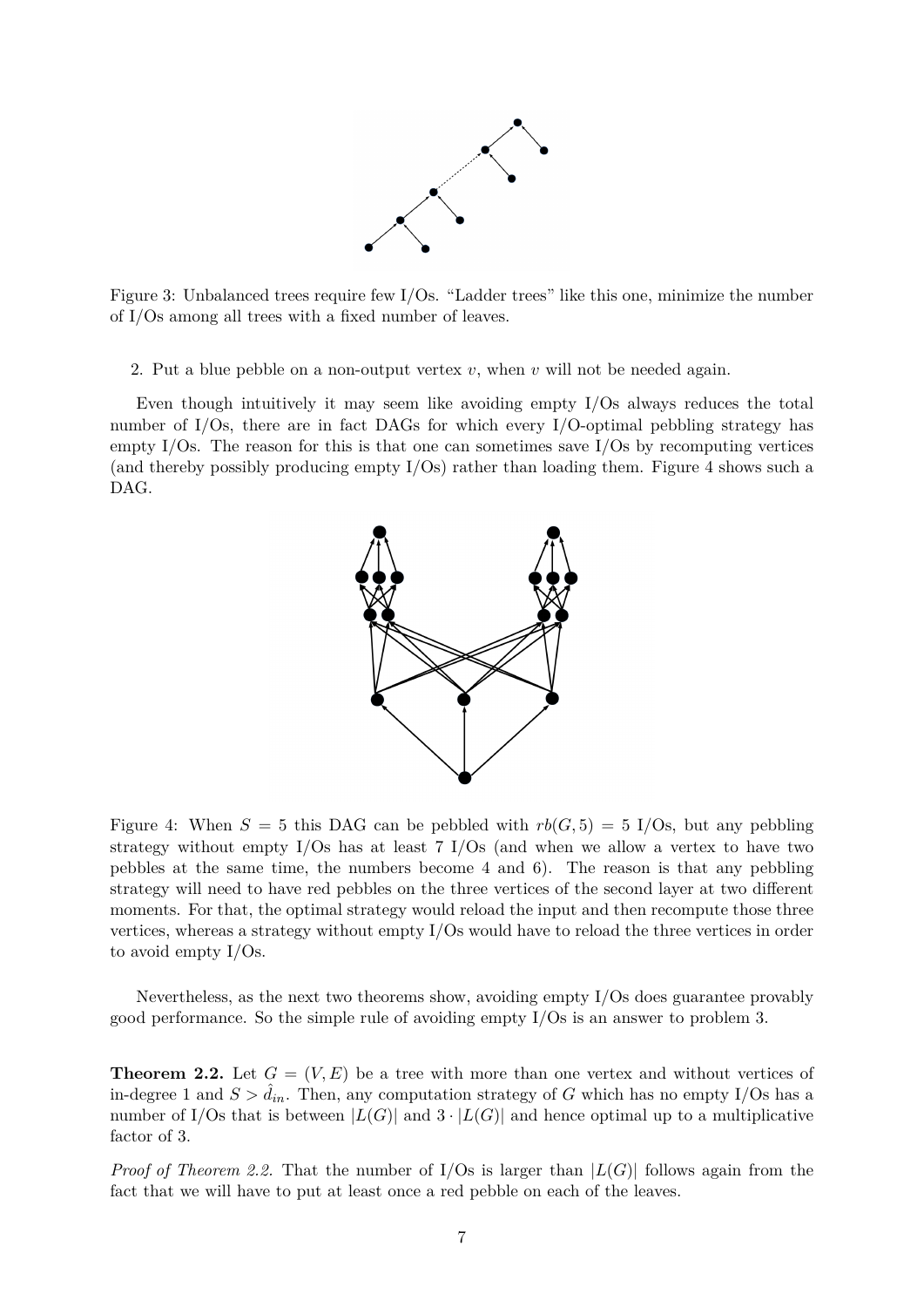For the other inequality we recall that any tree which has no vertices of in-degree 1 satisfies

$$
|I(G)| \leq |L(G)|,\tag{5}
$$

where  $I(G) = V \setminus L(G)$  denotes the set of inner vertices.

When we put a blue pebble on a vertex which has a red pebble on it, we will eventually put again a red pebble on it, because otherwise we would have a empty I/O of the second type. When we put a red pebble on a vertex  $v$  which has a blue pebble on it, we will compute  $child(v)$ before doing any other  $I/Os$  on *v*, because otherwise we would have a empty  $I/O$  of the first type. Once *child* $(v)$  has been computed, we will not do any other I/Os on *v*, because *v* is no longer needed. It follows that we spend at most one I/O on any leaf and at most two I/Os on any inner vertex. Combining this with Equation  $(5)$  we conclude that the total number of I/Os is less than

$$
| L(G) | + 2 | I(G) | \le 3 | L(G) | .
$$
 (6)

 $\Box$ 

**Note:** when a pebbling strategy for trees without vertices of in-degree 1, besides from having no empty I/Os, also

- 1. "computes subtrees strictly one after another" (that is, whenever it started to perform computations on some subtree *t* of *T* it does not do any computations that are not needed for *t*, until it has finished with the computation of *t*),
- 2. whenever a vertex is computed, the pebbles from the parents are immediately deleted,
- 3. does not perform store operations unless there are *S* red pebbles on the DAG,

then it is a pebbling strategy like the one from the proof of Theorem 2.1 and hence it is optimal up to a multiplicative factor of 2.

This order ("computing the subtrees strictly one after another") is also known as *postorder*, and related to previous work [19][22]. Using postorders, one can also find exact solutions to the red-blue pebble game on trees. To do this, one needs to determine in which order the subtrees can be traversed most efficiently: depending on the order in which we traverse subtrees, it can be possible to hold the output of one subtree in fast memory while computing the next subtree, sparing 2 I/Os. Finding such an optimal order of the subtrees can be done with dynamic programming approaches. However, we will not discuss the details of that in this paper since our goal is to find general bounds for general DAGs.

### **3 Bounds for general DAGs**

The key property of trees that we made use of in the proof of the previous results is that the set of input vertices makes up a large proportion of the set of all vertices (or at least it can be assumed that it is a tree with that property) and the out-degree is small (bounded by 1). The following result gives good estimates of  $rb(G, S)$  for more general DAGs *G* with those properties.

**Theorem 3.1.** Let  $G = (V, E)$  be a DAG without isolated vertices and  $S > d_{in}$ . Let  $p =$ *|Input*(*G*)*|*  $\frac{|\mathcal{V}|}{|V|}$  be the proportion of input vertices of *G*. Then,

$$
|Input(G)| \le rb(G, S) \le |Input(G)| \left(\frac{2\hat{d}_{out}}{p} - 1\right) \tag{7}
$$

and the number of  $I/Os$  of any pebbling strategy without empty  $I/Os$  is between these bounds.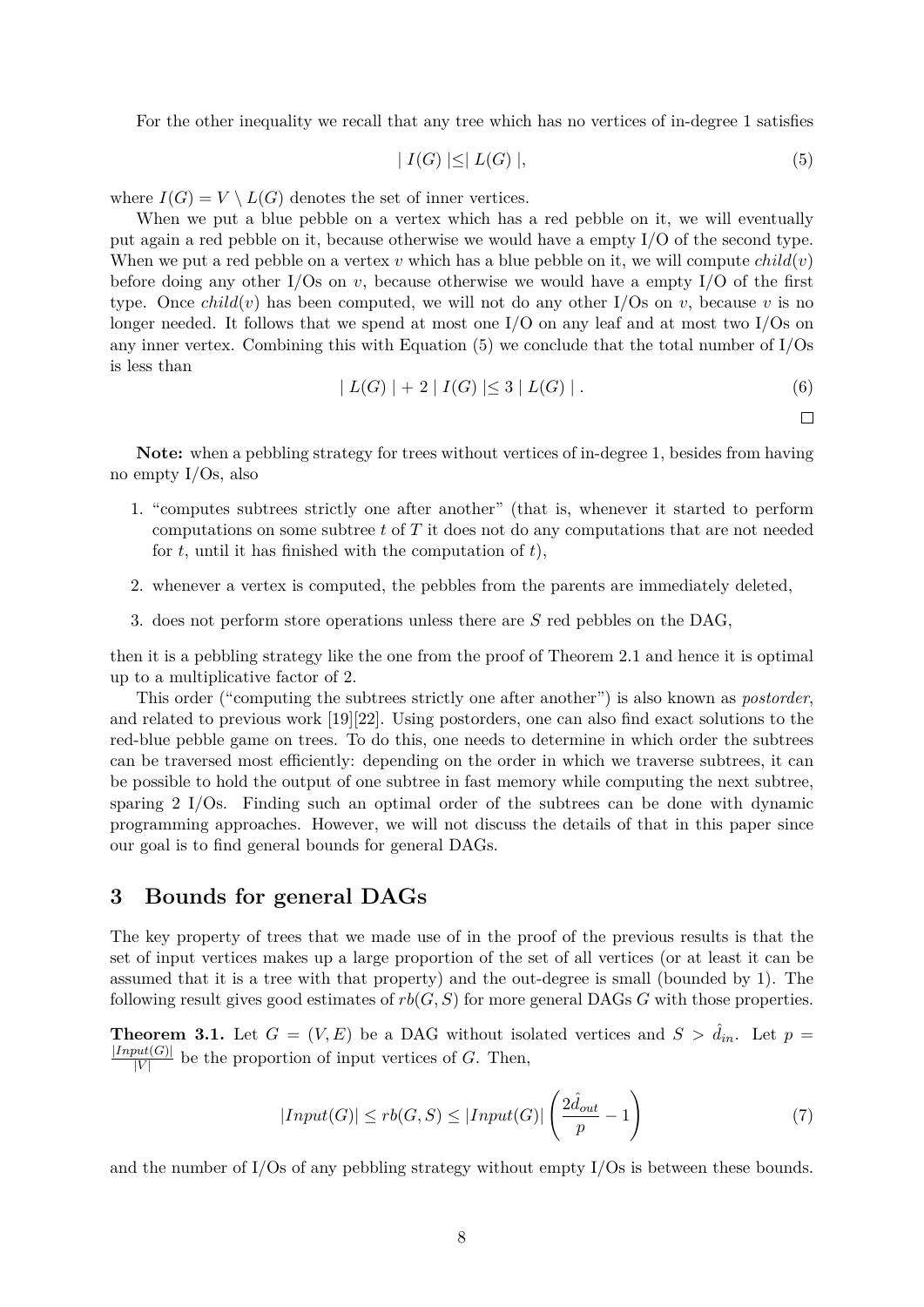*Proof of Theorem 3.1.* Since any input vertex has to be loaded at least once we get  $|Input(G)| \le$  $rb(G, S)$ . For the other inequality notice that in any pebbling strategy without empty I/Os, with every [store, load] pair of I/Os on one vertex we compute at least one new child, because otherwise we would get a empty I/O. So we spend at most  $2 \cdot \hat{d}_{out}$  I/Os on any non-input vertex. Likewise, one can see that we spend at most  $2 \cdot \hat{d}_{out} - 1$  I/Os on any input vertex. Therefore the total number of I/Os is at most

$$
|Input(G)| \left( 2\hat{d}_{out} - 1 \right) + |V \setminus Input(G)| 2\hat{d}_{out}
$$
  
=  $2\hat{d}_{out}|V| - |Input(G)|$   
=  $|Input(G)| \left( \frac{2\hat{d}_{out}}{p} - 1 \right).$  (8)

 $\Box$ 

**Theorem 3.2.** Let  $G_n = (V_n, E_n)$  be a sequence of regular DAGs without isolated vertices and with constant in-degree  $d_{in} < S$  (that is, any vertex of  $G_n$  which is not an input vertex has in-degree  $d_{in}$ ) and constant out-degree  $d_{out}$  (that is, any vertex of  $G_n$  that is not an output vertex has out-degree  $d_{out}$ ). If  $d_{out} < d_{in}$  then  $rb(G_n, S)$  grows asymptotically like  $|V_n|$ . More precisely,

$$
|V_n| \left(1 - \frac{d_{out}}{d_{in}}\right) \le r b(G_n, S) \le |V_n| \left(\frac{2 \cdot d_{out}}{1 - \frac{d_{out}}{d_{in}}} - 1\right) \tag{9}
$$

and the number of  $I/Os$  of any pebbling strategy without empty  $I/Os$  is also between these bounds.

*Proof of Theorem 3.2.* Since the sum of the in-degrees over all vertices equals the sum of the out-degrees, we have

$$
(|V_n| - |Input(G_n)|) \cdot d_{in} = (|V_n| - |Output(G_n)|) \cdot d_{out}. \tag{10}
$$

From this we obtain

$$
|Input(G_n)| = |V_n| - (|V_n| - |Output(G_n)|) \cdot \frac{d_{out}}{d_{in}} \ge |V_n| \cdot \left(1 - \frac{d_{out}}{d_{in}}\right),
$$
\n
$$
(11)
$$

which means that the proportion of input vertices is  $p \geq \left(1 - \frac{d_{out}}{d_{in}}\right)$ . The result follows now by substituting *p* by  $\left(1 - \frac{d_{out}}{d_{in}}\right)$  in the RHS of the inequalities of Theorem (3.1) and replacing the LHS of those inequalities by the RHS of (11).  $\Box$ 

A remarkable aspect of the previous results is that the bounds only require  $S > \hat{d}_{in}$ , but besides that they do not depend on *S*. So they identify families of DAGs for which the I/Ocomplexity does not depend on the size of the fast memory.

**Theorem 3.3.** Let  $G_n = (V_n, E_n)$  be a sequence of DAGs without isolated vertices and  $S > \hat{d}_{in}^n$ . Let  $G_n$  have average in-degree  $\bar{d}^n_{in}$  (where the average is taken over all vertices that are not input vertices), average out-degree  $\bar{d}_{out}^n$  (where the average is taken over all vertices that are not output vertices) and maximal out-degree  $\hat{d}_{out}^n$ . Then,

$$
|V_n| \left(1 - \frac{\bar{d}_{out}^n}{\bar{d}_{in}^n}\right) \le r b(G_n, S) \le |V_n| \left(\frac{2 \cdot \hat{d}_{out}^n}{1 - \frac{\bar{d}_{out}^n}{\bar{d}_{in}^n}} - 1\right) \tag{12}
$$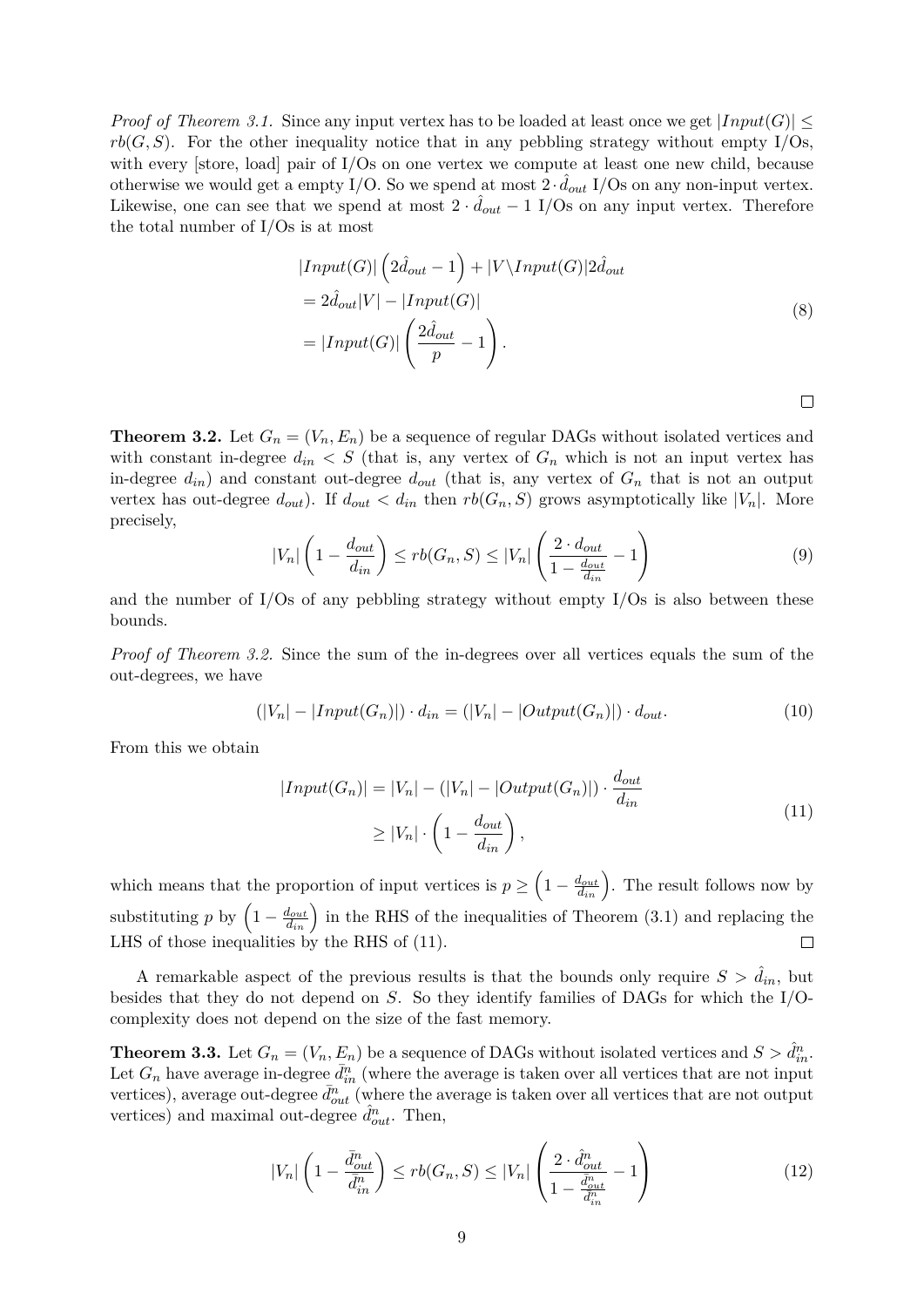and hence, if

$$
\limsup_{n \to \infty} \bar{d}_{out}^n / \bar{d}_{in}^n < 1 \tag{13}
$$

and  $\hat{d}_{out}^n \leq c, \forall n$  for some constant  $c \in \mathbb{N}$ , then  $rb(G_n, S)$  grows asymptotically like  $|V_n|$ . Furthermore any pebbling strategy without empty I/Os satisfies these bounds.

*Proof of Theorem 3.3.* Like in the previous proof the Equation (10) still holds if we replace *din* by  $\bar{d}_{in}^n$  and  $d_{out}$  by  $\bar{d}_{out}^n$ . The rest of the proof is analogous. П

For algorithms whose CDAGs have vertices that represent values produced by constant-time operations, this previous theorem can be interpreted as saying: "if the out-degrees are smaller than the in-degrees (differing on average by a multiplicative constant which is bounded away from 1) and the maximal out-degree is uniformly bounded, then the I/O-complexity equals the time complexity (which is linear in the input size)."

### **4 I/O-bounds in a parallel setting**

In order to establish I/O-bounds in multiprocessor settings, we introduce a variation of the redblue pebble game. We model a setting with *P* processors, each one having a fast memory of size *S/P* and access to a shared memory of infinite size. Throughout this section we assume *S/P* is an integer. There are *P* different types of red pebbles, corresponding to the fast memories of the *P* processors. We denote the colors of these pebbles  $r_1, r_2, \ldots, r_P$ . At any time step and for any processor  $p \in \{1, 2, \ldots, P\}$  there cannot be more than  $S/P$  pebbles of color  $r_p$  on the DAG, and we can perform one of the following actions

- R1 (Input): replace a blue pebble by a pebble of color  $r_p$ .
- R2 (Output): replace a pebble of color  $r_p$  by a blue pebble.
- R3 (Compute): place a pebble of color  $r_p$  on a vertex for which all parents are carrying a pebble of color  $r_p$  (when the vertex has already a blue pebble, we replace it).
- R4 (Delete): delete a pebble of color  $r_p$ .

In this parallel setting we say that a pebbling strategy has empty  $I/Os$  if it does at least one the following:

- 1. Put a pebble of some color  $r_p \in \{r_1, r_2, \ldots, r_P\}$  on a vertex *v* which has a blue pebble on it and eventually remove the red pebble (either by deleting it or replacing it with a blue one) or finish the game, without having computed a child of *v* which had not yet been computed before by any of the processors.
- 2. Put a blue pebble on a non-output vertex *v*, when *v* will not be needed again.

As in the sequential case, initially, there is a blue pebble on each of the input vertices, and the goal is to get blue pebbles on all output vertices. In contrast to the standard red-blue pebble game, we are now able to perform up to *P* actions at each time step, one for each processor. Again, we want to minimize the total number of applications of R1 and R2, but in this setting we also want to minimize another quantity: the total amount of time steps. Since it is possible to save I/Os by taking more time steps (for example, by doing all the work with one single of the *P* processors), we will enforce the pebbling strategy to use a minimal number of time steps. That is, we want to know: what is the minimal number of  $I/Os$  used by pebbling strategies that pebble *G* in a minimal number of time steps.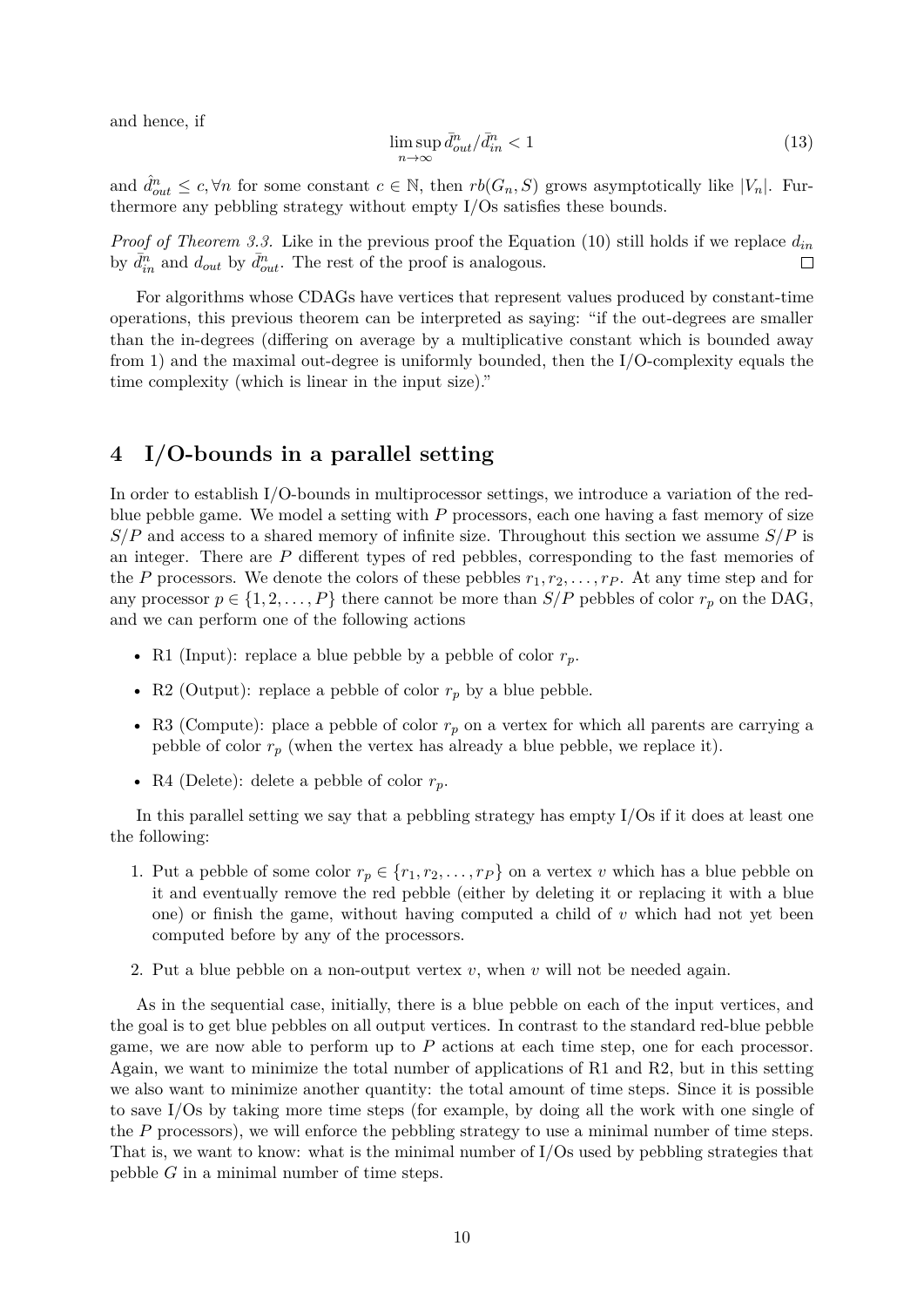For a given DAG *G*, we now let  $T_P(G)$  denote the minimal number of time steps used by any strategy that pebbles *G* with *P* processors. We define  $rbp(G, S)$  as the minimal number of I/Os used by any pebbling strategy that pebbles  $G$  in  $T_P(G)$  time steps. The next theorem shows that enforcing a parallel schedule that uses a minimal number  $T_P(G)$  of time steps (which is a restriction on the orders in which we can pebble the vertices), does not affect the validity of the I/O-bounds established by Theorem 2.2, and hence, does not increase the number of I/Os by more than a factor 3.

**Theorem 4.1.** Let *G* be a tree with  $\hat{d}_{in} < S/P$ . Then,

$$
|L(G)| \le rb_P(G, S) \le 3 \cdot |L(G)|,\tag{14}
$$

and the number of I/Os of any pebbling strategy without empty I/Os is between these bounds.

To prove this Theorem we need a Lemma that shows how we can remove empty I/Os from time optimal pebbling strategies without losing time-optimality.

**Lemma 4.2.** Let *G* be a tree with  $\hat{d}_{in} < S/P$  and consider a pebbling strategy that pebbles *G* in optimal time  $T_P(G)$  (possibly having empty I/Os). Then, we can transform this pebbling strategy into another pebbling strategy that uses the same number of time steps (and is hence also time optimal), but does not have any empty I/Os.

*Proof.* Given a pebbling strategy that pebbles *G* in  $T_P(G)$  steps we can remove all empty I/Os of the second type and obtain another valid strategy that pebbles *G* in at most the same number of steps (and hence is still time optimal).

It remains to show that we can also remove empty I/Os of the first type. Notice that empty I/Os of the first type occur in two cases: 1) We load a value, but we do not compute the child afterwards, 2) We load a value and we *do* compute the child, but the child has already been computed earlier.

In the first case, we can again remove the I/O without losing the completeness or timeoptimality of the pebbling strategy.

Now consider a situation of the second case, where we place a red pebble on some vertex *v* and we *do* compute its child *child*(*v*), but *child*(*v*) has already been computed earlier. In this case the steps of loading *v* and recomputing  $child(v)$  (which together take 2 time steps), could be replaced by two other steps: storing the value of  $child(v)$  and eventually reading  $child(v)$ again (this replacement increases the number of I/Os by one, but this is irrelevant to this proof as it does not increase the number of time steps).

With these changes we can transform any time optimal pebbling strategy *with* empty I/Os into a pebbling strategy *without* empty I/Os.  $\Box$ 

*Proof of Theorem 4.1.* The lower bound is established with the same reasoning as in the sequential model: all leaves have to be read at least once.

Now consider any *P* processor pebbling strategy that pebbles *G* in *T<sup>P</sup>* (*G*) time steps and use Lemma 4.2 to transform it into another pebbling strategy that runs in  $T_P(G)$  time steps and does not have empty I/Os. We can associate to this *P* processor pebbling strategy a sequential strategy without empty I/Os (which we will call the "sequentialized" pebbling strategy):

- In the first time step, perform the action that processor 1 performed in the first time step,
- In the second time step perform the action that processor 2 performed in the first time step,

*. . .*

<sup>•</sup> In the *P*-th time step, perform the action that processor *P* performed in the first time step,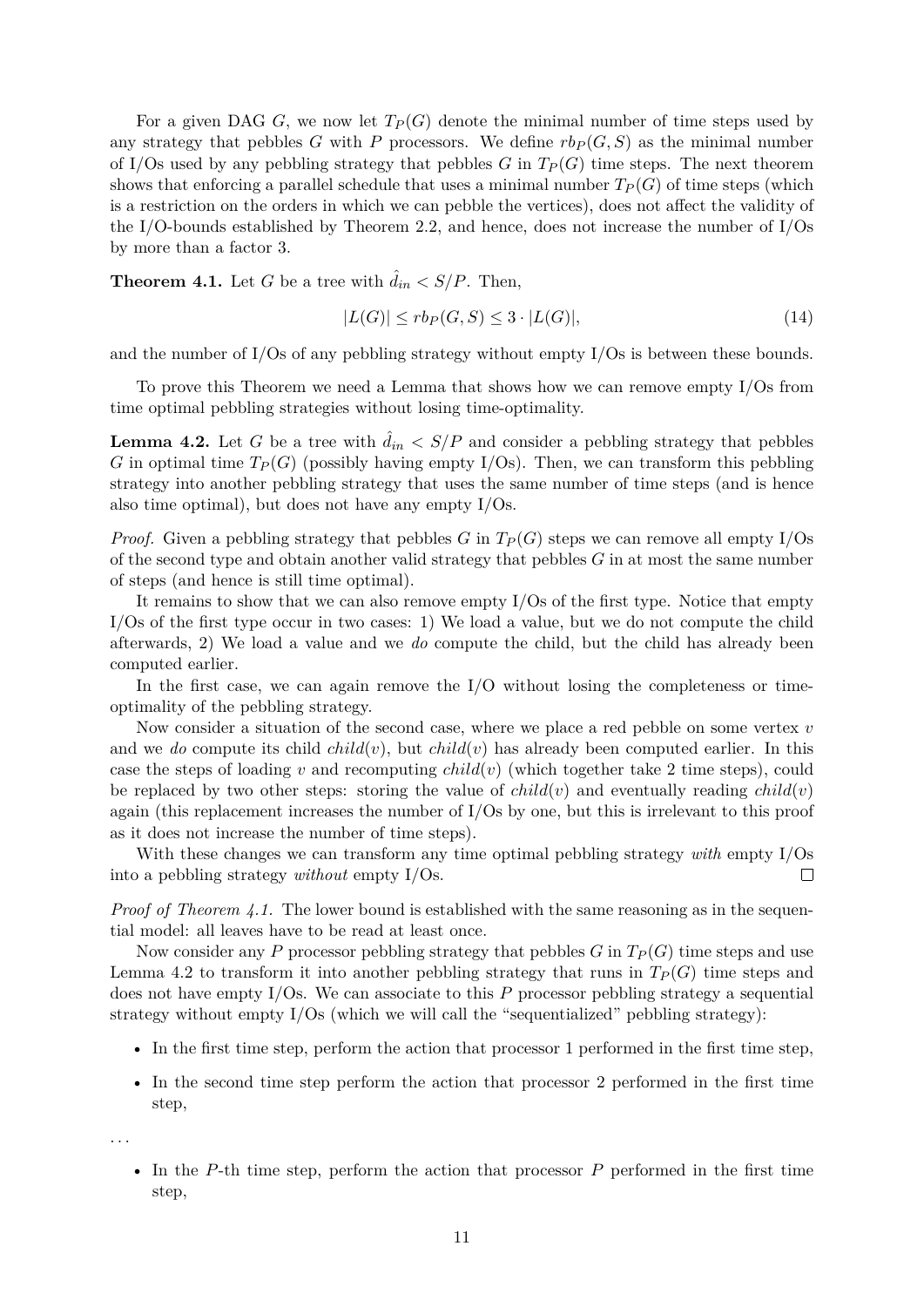• In the  $(P + 1)$ -th time step, perform the action that processor 1 performed in the second time step,

*. . .*

Since for any  $p \in \{1, 2, \ldots, P\}$  there are not more than  $S/P$  pebbles of color  $r_p$  on the tree at any moment, the sequentialized pebbling strategy uses not more than  $P \cdot (S/P) = S$  red pebbles. Since it also does not perform empty I/Os (now we mean "empty I/Os" in the sense of the sequential model), it follows from Theorem 2.2 that it uses at most  $3 \cdot |L(G)|$  I/Os. Since the parallel pebbling strategy uses the same number of I/Os as the sequentialized strategy, we obtain  $rb_P(G, S) \leq 3 \cdot |L(G)|$ .  $\Box$ 

# **5 Experiments**

To illustrate the theoretical contributions of our paper, we ran several experiments. The purpose of the experiments is to show the effect that the pebbling techniques used in this paper (avoiding empty  $I/Os$ , computing subtrees one after another) have on concrete  $I/O$ -counts and to see how close to the bounds we get on different trees and random DAGs.

### **5.1 Regular tree, varying memory size**

We considered a binary tree of depth 8 and pebbled it in two different orders of the vertices: **A**) Level after level, and  $\bf{B}$ ) subtrees one after another. In both cases we performed I/Os according to the following rules: 1.) We only put a red pebble on a vertex when we need it for the computation of the next vertex (in the given order), 2.) we only remove a red pebble when there is no more space but we need to place another red pebble for the next computation step, 3.) when we need to remove a red pebble we choose it uniformly at random among the red pebbles that we will not need in the next computation step, and 4.) after each computation step we delete all red pebbles that will not be needed again in any future computations. By following these rules we are guaranteed to not perform empty I/Os (rules 1, 2, and 3 imply that we do not perform an empty I/O of the first kind; rule 4 implies that we do not perform an empty I/O of the second type). Hence, according to Theorem 2.1, using order **A** we should have between  $|L(G)| = 256$  and  $2 \cdot |L(G)| = 512$  I/Os, and according to Theorem 3.1, with order **B** we should have between  $|L(G)| = 256$  and  $3 \cdot |L(G)| = 768$  I/Os. In Figure 5a we show how the number of I/Os decreases as we increase the memory size *S*. For each memory size we pebbled the tree 10 times and show bars that represent the smallest and largest observed number of I/Os (the variation stemming from the random choice when removing red pebbles). We can see that for both computation orders, the respective bounds are satisfied for all memory sizes (as predicted by our theorems). Furthermore, when the memory size is close to zero, the number of I/Os is close to the respective upper bound. When we increase the memory size, the number of  $I/Os$ decreases and eventually meets the lower bound. With computation order **A** we already meet the lower bound with memory size  $S = 9$ , whereas with order **B** this minimum is only attained when  $S = 129$ .

### **5.2 Random DAGs with large inputs**

To generate more general DAGs with large input, we used the random sampling method described in Algorithm 1 (the constants 4 and 8 in this sampling method are arbitrary constants; we just had to fix free parameters). Notice that for  $l = 0$ , Algorithm 1 generates a tree, but as we increase *l*, we obtain DAGs that differ increasingly from a tree. However, the total number of vertices and input vertices remains equal (because we only add edges  $(i, j)$  for which  $j$  is not an input). Figure 5b shows how the number of  $I/Os$  increases as we add more edges to the DAG. The shown numbers are the average over 10 sampled DAGs and the bars correspond to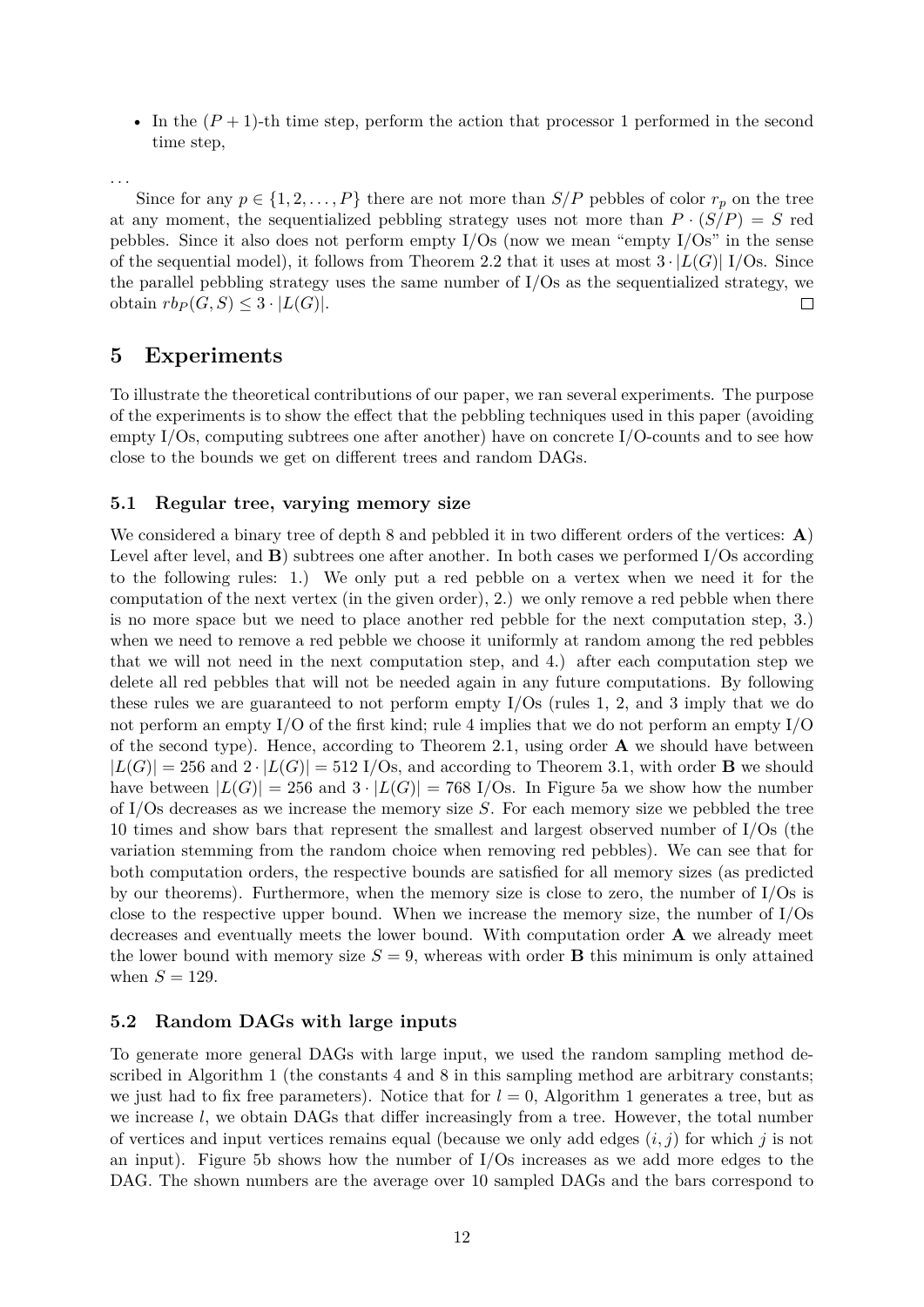

(a) Number of I/Os for varying memory sizes when (b) Starting with a regular tree of depth 4 and degree pebbling a binary tree of depth 9. 8, we randomly add directed edges to it.

| <b>Algorithm 1</b> Input: a number $l \in \mathbb{N}$ /Output: a DAG with $8^5 - 1$ vertices and $8^5 - 2 + l$ edges. |
|-----------------------------------------------------------------------------------------------------------------------|
| Let G be a full 8-ary tree of depth 4 and identify V with the numbers $\{1, 2, \ldots 8^5 - 1\}$ , 1 being            |
| the root, $2, \ldots, 9$ being the vertices of the first level, and so on;                                            |
| for $i$ from 1 to $l$ do                                                                                              |
| Choose uniformly at random vertices $i, j \in G$ , such that j is not an input, $(i, j) \notin G$ , and               |
| i < i                                                                                                                 |
| Add $(i, j)$ to $G$ ;                                                                                                 |
| end for                                                                                                               |

the smallest and largest observed values. The shown bounds are obtained from Theorem 3.1. We can see that the lower bound remains constant (which follows from the fact that the input size of these DAGs is constant), while the upper bound increases linearly with the number of edges that we add (as this impacts the degrees of the vertices). Using a memory size  $S = 100$  in the shown range, we use a number of I/Os that matches the lower bound exactly. In the whole range, the lower and upper bound differ by a factor of less than 2.

### **5.3 General random DAGs with varying numbers of vertices**

Finally, we considered a second method for sampling random DAGs, defined in Algorithm 2 (also here the constants are arbitrary). We used this method with different values of *l*, to generate DAGs with varying numbers of vertices. In Figure 6 we show how the number of I/Os grows as the number of vertices increases. We can clearly see that the I/O-complexity grows linearly with the number of vertices, as predicted by Theorem 3.3.

| <b>Algorithm 2</b> Input: a number $l \in \mathbb{N}$ /Output: a DAG with $3 \cdot l + 1$ vertices. |  |
|-----------------------------------------------------------------------------------------------------|--|
| Let $G$ be a graph with a single vertex                                                             |  |
| for $i$ from 1 to $l$ do                                                                            |  |
| Choose uniformly at random a vertex $v \in G$ with $d(v) < 9$ ;                                     |  |
| Add 3 new vertices to $G$ ;                                                                         |  |
| Add 3 edges, pointing from the 3 new vertices to $v$ ;                                              |  |
| end for                                                                                             |  |
| Add 30 additional random edges (as in the previous subsection);                                     |  |
|                                                                                                     |  |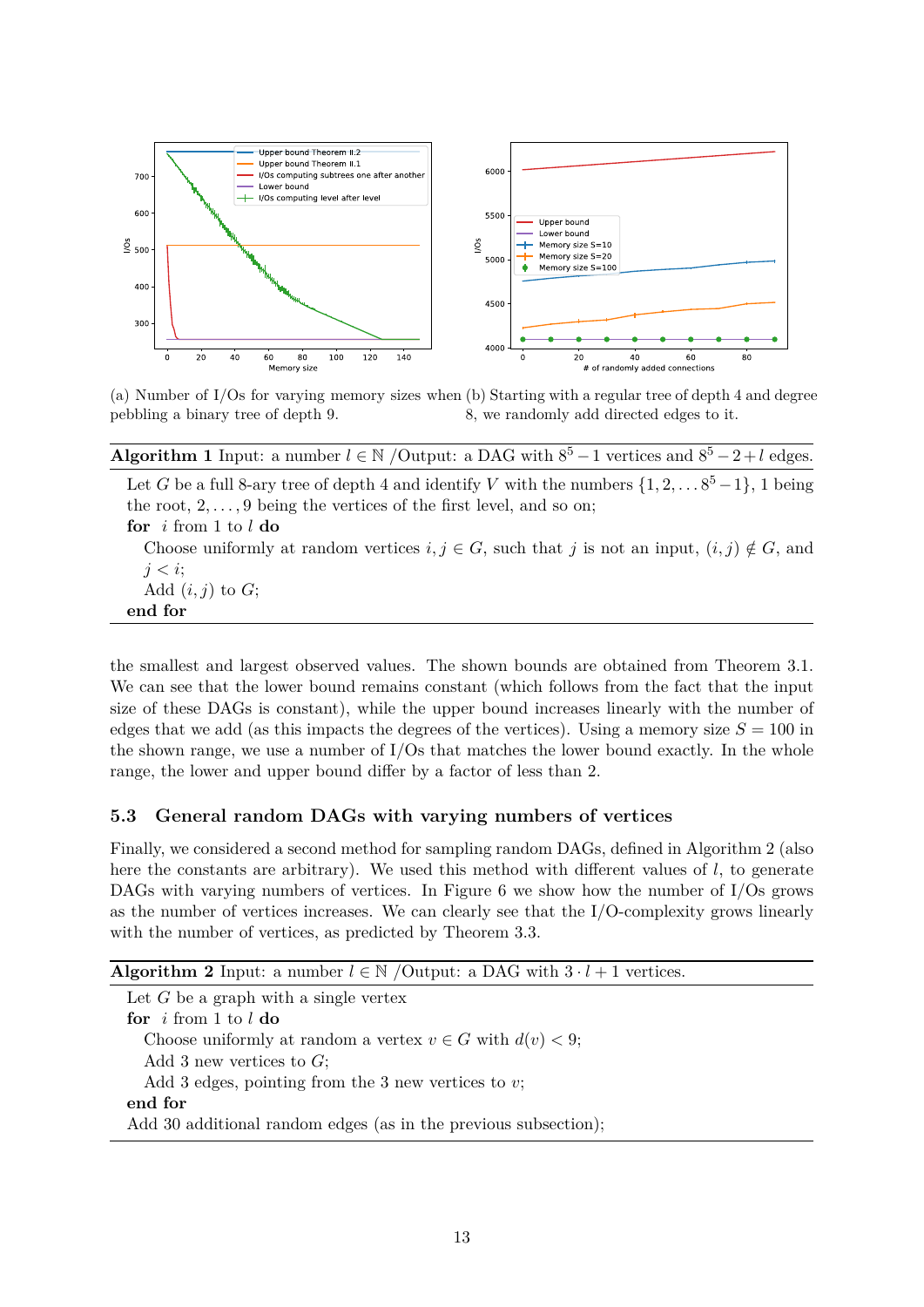

Figure 6: Number of I/Os for varying sizes of randomly generated DAGs using memory size 32.

# **6 Conclusions**

We introduce a set of I/O-rules that can be used as a fundamental tool in the design of I/Oefficient big data computations, both in a sequential and parallel setting. We prove several bounds for the optimal number of I/Os. These bounds are particularly strong when the DAGs have a large proportion of input vertices (meaning that there exists some constant *c >* 0 such that for every DAG *G* of this family, the proportion *p* of input vertices satisfies  $p > c$ ). For these DAGs our bounds provide constant factor approximations, which improves the previous logarithmic approximation factors. Any pebbling strategies with exclusively useful (non-empty) I/Os have a number of I/Os within these bounds.

The rule of avoiding empty I/Os is a "local" rule: to decide whether or not it is possible to do any further non-empty I/Os on a given vertex *v* it suffices to have information about the children of *v* (have they all been computed or not). Yet we showed that any computation strategy that follows this I/O-rule is guaranteed to be I/O-optimal up to a multiplicative factor that is particularly small when the proportion of input vertices is large and the maximal outdegree is small. For trees, this multiplicative factor is 3 and it can be made 2 by adding some other I/O-rules (computing subtrees strictly one after another).

This raises some questions: could our results be improved if we add more sophisticated and "global" rules (rules that take global properties into account, such as depth, width, or average degree)? Could we get tighter bounds or bounds that are tight on larger classes of DAGs, if we set rules that regulate how we choose at each step the next vertex that we compute? The following rules would be natural candidates:

- "Always continue to compute a vertex that has a maximal number of parents with red pebbles (among all vertices that have not been computed and whose parents have all been computed)."
- "Always continue to compute a vertex for whose computation the smallest number of load-operations needs to be done."

For computations of CDAGs on which any computation strategy without empty I/Os performs well, the problem of scheduling the computation I/O-efficiently may in practice not yet be trivial. This is because avoiding empty  $I/Os$  is in fact non-trivial, given that fast and slow memory usually do not communicate single values but whole blocks of them. Here, the problem becomes a problem of external memory data structures: how should we lay out the data in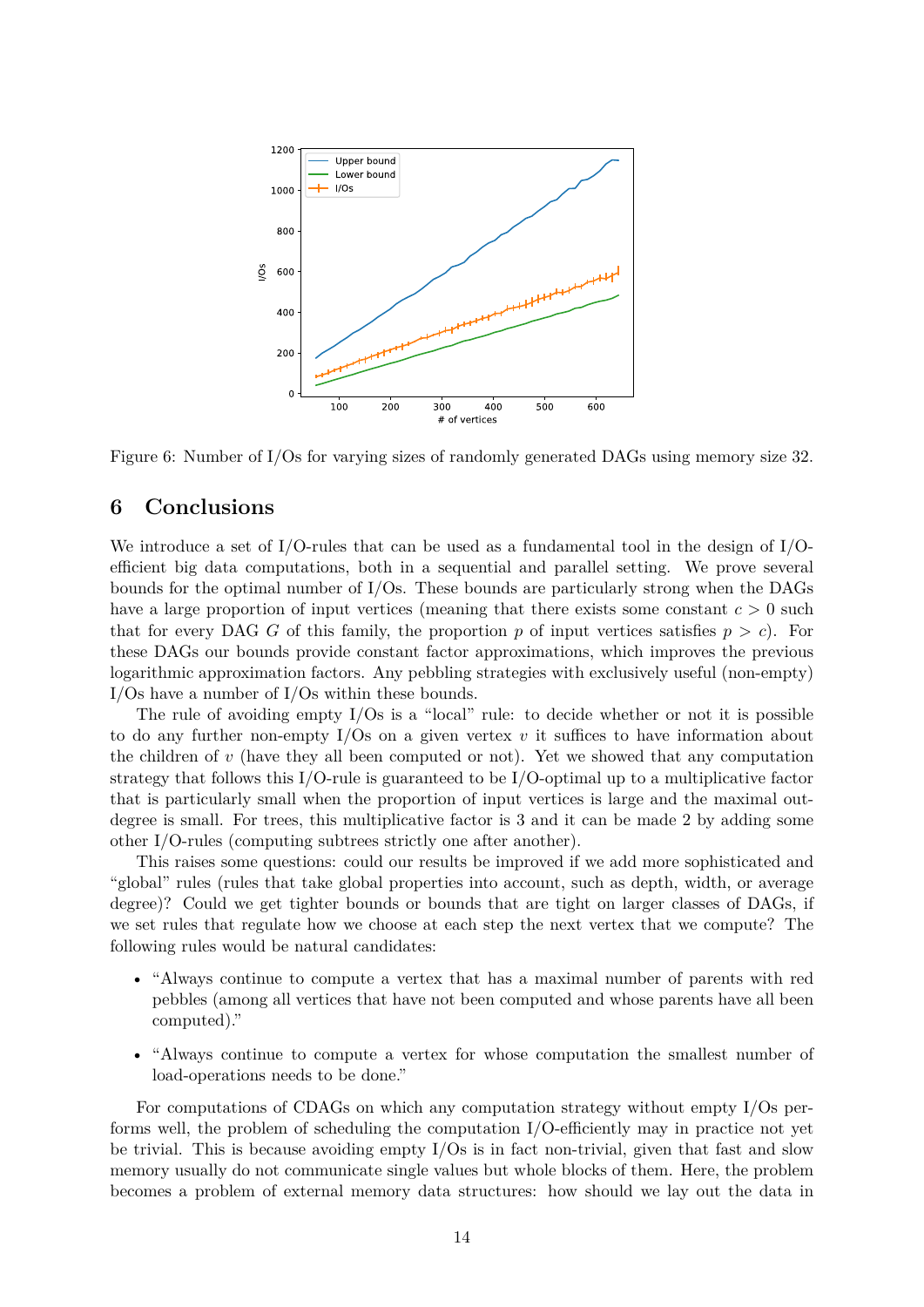external memory, such that for every block that we fetch, all data in this block is used at least once?

# **Acknowledgement**

This project has received funding from the European Research Council (ERC  $\triangle$ ) under the European Union's Horizon 2020 research and innovation programme grant agreement No 101002047 and from the European High-Performance Computing Joint Undertaking (JU) under grant agreement No.101034126.

### **References**

- [1] Alok Aggarwal and S. Vitter, Jeffrey. The input/output complexity of sorting and related problems. *Commun. ACM*, 31(9):1116–1127, September 1988.
- [2] Lars Arge, Laura Toma, and Norbert Zeh. I/o-efficient topological sorting of planar dags. In *Proceedings of the Fifteenth Annual ACM Symposium on Parallel Algorithms and Architectures*, SPAA '03, pages 85–93, New York, NY, USA, 2003. ACM.
- [3] Per Austrin, Toniann Pitassi, and Yu Wu. Inapproximability of treewidth, one-shot pebbling, and related layout problems. *CoRR*, abs/1109.4910, 2011.
- [4] Grey Ballard, James Demmel, Olga Holtz, and Oded Schwartz. Communication-optimal parallel and sequential cholesky decomposition. *CoRR*, abs/0902.2537, 2009.
- [5] Michael A. Bender, Rezaul Chowdhury, Alexander Conway, Martín Farach-Colton, Pramod Ganapathi, Rob Johnson, Samuel McCauley, Bertrand Simon, and Shikha Singh. The i/o complexity of computing prime tables. pages 192–206, 2016.
- [6] Gianfranco Bilardi, Andrea Pietracaprina, and Paolo D'Alberto. On the space and access complexity of computation dags. In Ulrik Brandes and Dorothea Wagner, editors, *Graph-Theoretic Concepts in Computer Science*, pages 47–58, Berlin, Heidelberg, 2000. Springer Berlin Heidelberg.
- [7] Timothy Carpenter, Fabrice Rastello, P. Sadayappan, and Anastasios Sidiropoulos. Brief announcement: Approximating the i/o complexity of one-shot red-blue pebbling. In *Proceedings of the 28th ACM Symposium on Parallelism in Algorithms and Architectures*, SPAA '16, pages 161–163, New York, NY, USA, 2016. ACM.
- [8] Siu Man Chan. *Pebble Games and Complexity*. PhD thesis, EECS Department, University of California, Berkeley, Aug 2013.
- [9] Siu Man Chan, Massimo Lauria, Jakob Nordström, and Marc Vinyals. Hardness of approximation in PSPACE and separation results for pebble games. pages 466–485, 2015.
- [10] Yi-Jen Chiang, Michael Goodrich, Edward Grove, Roberto Tamassia, Darren Vengroff, and Jeffrey Vitter. External-memory graph algorithms. 05 1995.
- [11] Erik D. Demaine and Quanquan C. Liu. Inapproximability of the standard pebble game and hard to pebble graphs. pages 313–324, 2017.
- [12] Erik D. Demaine and Quanquan C. Liu. Red-blue pebble game: Complexity of computing the trade-off between cache size and memory transfers. In *Proceedings of the 30th on Symposium on Parallelism in Algorithms and Architectures*, SPAA '18, pages 195–204, New York, NY, USA, 2018. ACM.